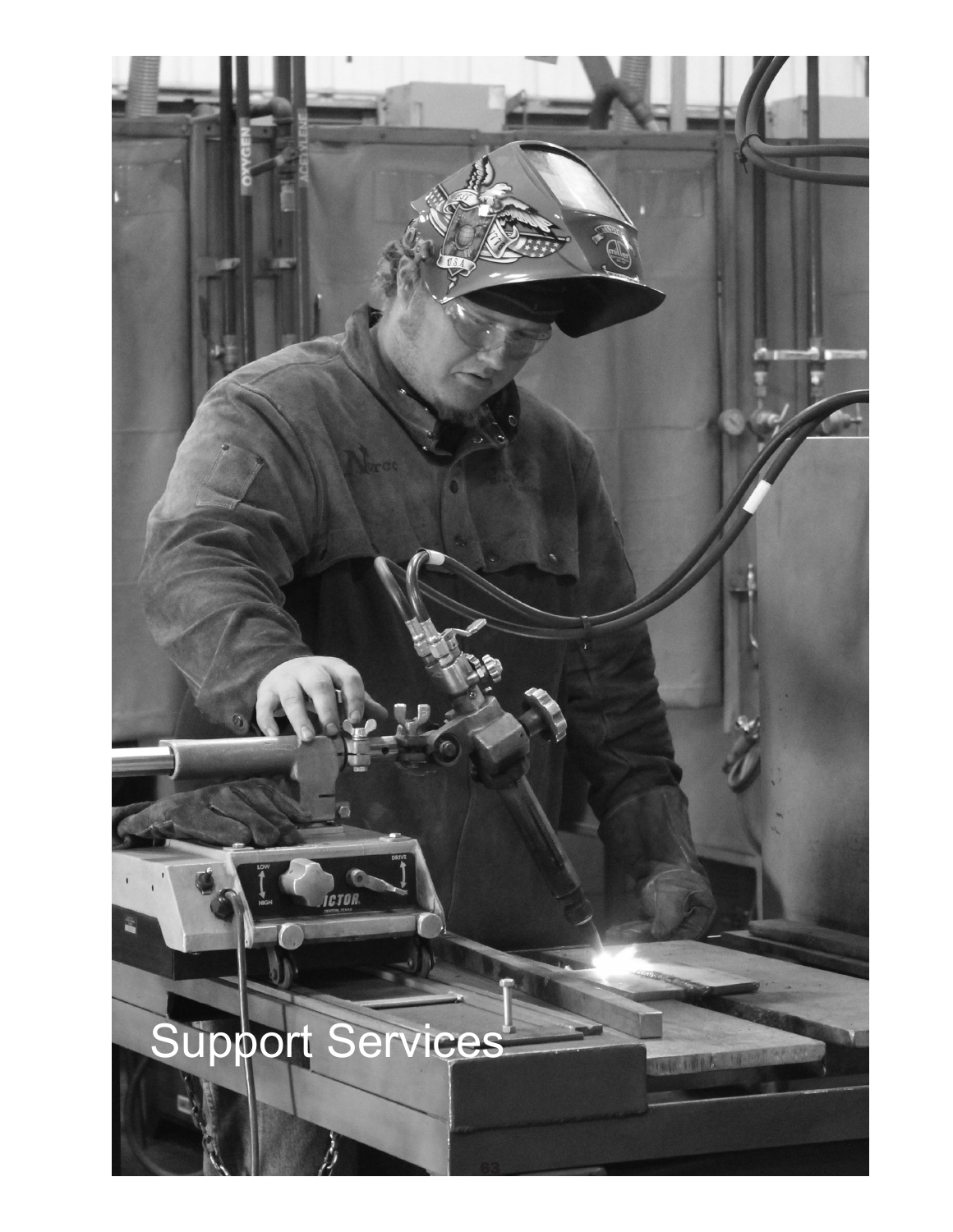# Instructional Support Services

Instructional Support Services is composed of the Center for Testing and Career Services, the Library, the Center for Tutoring and Learning, the Instructional Technology Center, Adult Learning Skills Lab, and Computer Services. These six areas have retained their autonomy but work cooperatively with each other.

Instructional Support Services provide diverse assistance to the college faculty, students, staff, and community. Learning is both a product and process. Within these areas are a consortium of specialists working toward the improvement of learning on campus.

## Center for Testing and Career Services

Academic Testing - The Center offers proctoring of the following exams: Make-up exams for instructors, as well as correspondence and online tests for EWC and other colleges; Collegiate Assessment of Academic Proficiency (CAAP) tests; College Level Examination Program (CLEP) and DANTES Subject Standardized Test (DSST) credit by examination testing; High School Equivalency Certificate exams (High School Equivalency Test – HiSET, or General Educational Development – GED); ACT College Entrance exams; ACCUPLACER Placement Exams; ACT WorkKeys; Health Occupational Aptitude Exam (HOAE); Test of Essential Academic Skills (TEAS); and professional certification exams through Castle Worldwide. com and pre-hire and professional certification exams through PAN Assessment Network. The Center also provides American Disabilities Act accommodations for qualifying students.

All testing is by appointment only. For more information or to make appointments, contact the coordinator in the Tebbet Building Room 133 or by phone at 307.532.8288.

Career Services - The Center offers assistance in job searching, writing resumes, developing interview skills, and information on employer expectations and success on the job. The Center also offers the Kuder Journey interest survey and career guidance tool to assist in indentifying appropriate career paths. The Career Center is a member of the Wyoming College Consortium through the College Central Network, which gives students access to local, regional, and

national job boards, and provides resume and e-portfolio building tools. For more information or to make appointments, contact the coordinator in the Tebbet Building room 133 or by phone at 307.532.8288.

# Library

Located in the Tebbet Classroom Building, the Library is an attractive, central facility for research and study. The Library plays a vital role in the educational mission of Eastern Wyoming College. Resources are selected to support the instructional and recreational needs of the College and community. The Library also has access to online databases, on and off campus, through the Internet, all of which make the EWC Library part of the world-wide library community. It is open during the day, 4 evenings a week and on Sundays. When classes are not in session, library hours will be posted. Library personnel are available to assist patrons with their informational needs and to offer bibliographic instruction. For materials not available at the EWC Library, access is provided through interlibrary loan. For the convenience of library patrons, a coin operated photocopier is available as well as a microform reader/printer and a fax machine. The Library operates under the Library Bill of Rights which guarantees the unbiased provision of materials and protects patron privacy.

# Center for Tutoring and Learning

The Center for Tutoring and Learning is where all Eastern Wyoming College students can get help from a trained student-tutor in most areas of study. Check the schedule posted every spring and fall to find a tutor that's right for you. No appointment necessary – just drop by. The Center is located in Tebbet 140, directly below the Library.

The Center for Tutoring and Learning can:

- provide tutors for most EWC courses
- set up study groups
- host review sessions
- advise students on study skills

Students can also call the Center for Tutoring and Learning toll-free. Just dial 866.392.3478 to talk to a tutor.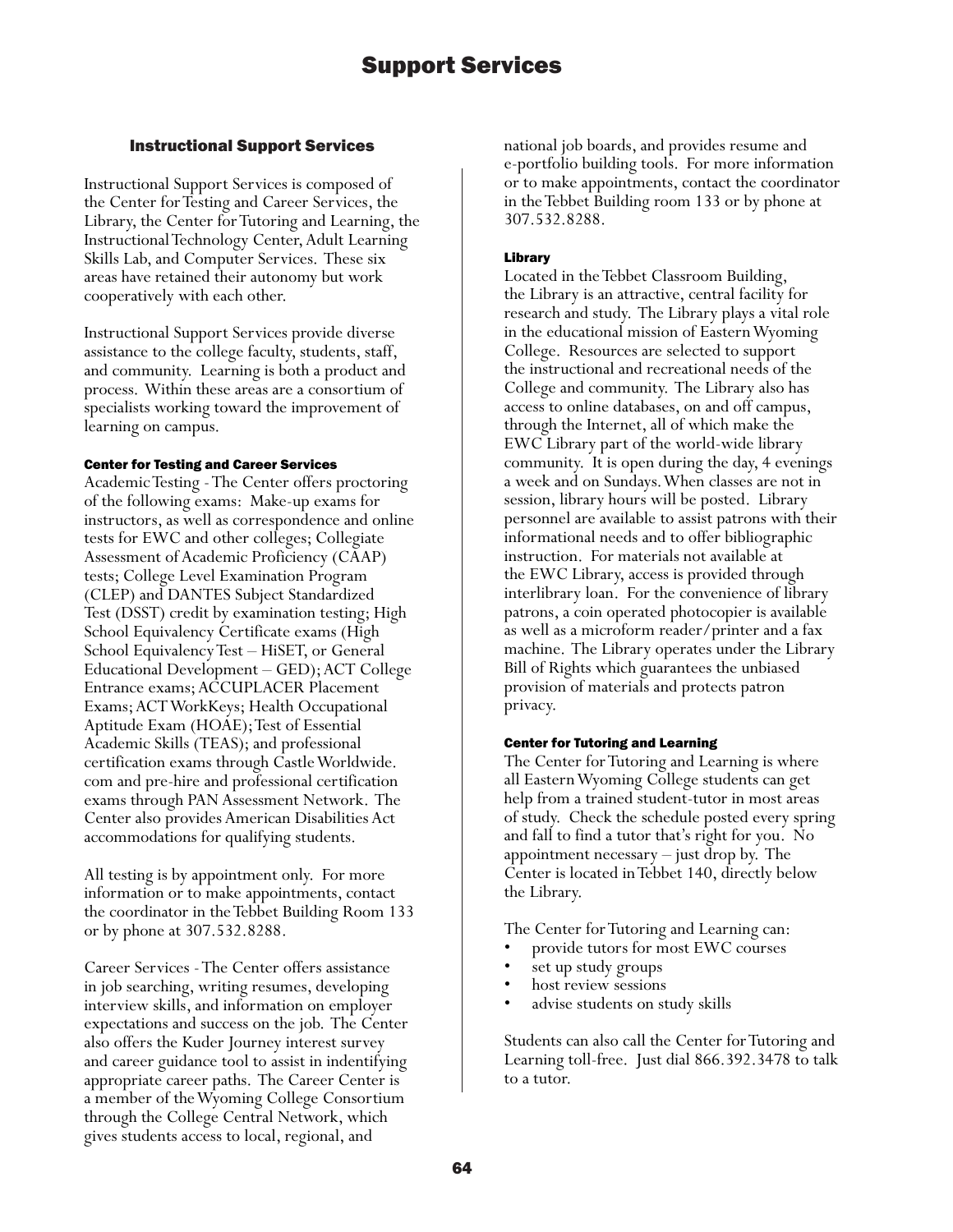All EWC students have **free access 24/7** to the online tutoring service SmarThinking. SmarThinking can be reached via LancerNet.

All services are free to EWC students.

## Instructional Technology

The purpose of this department is to support faculty as they develop distance learning courses and expand distance learning offerings. This department works closely with the Distance Learning committee and faculty members. With training in instructional design (curriculum planning) and delivery, primary support is for the technology of distance learning. Services include: consultation for course planning and delivery, support for distance delivery via online Internet systems, consultation and support for adding web components to traditional and non-Internet distance education courses, training in distance delivery strategies and technologies, and training to use campus classroom technology. The department also provides faculty access to graphic, audio, and video production and editing.

## Adult Education

Adult Education classes are free to the public and are held in Torrington in Tebbet Room 140 on a regular basis. Classes are also available at each outreach site in the Eastern Wyoming College service area. Programs of study begin with a 'Start Smart' course which includes testing, cognitive learning, PowerPath screenings, goal setting, and career pathways explorations. Upon completion of the Start Smart course, students begin a program of study utilizing individual career pathways and curriculums aligned with the College and Career Readiness Standards. Throughout the program, students will employ participatory learning strategies, participate in flipped classrooms, prepare for postsecondary education and/or workforce, learn the social capital skills necessary to become gainfully employed, and be offered opportunities to participate in job shadowing, internships, and/or apprenticeships (when possible).

To facilitate instruction, all Adult Education classrooms provide students with adaptations, strategies, resources, and materials needed to successfully meet individual learning goals. In Torrington, the large study area and computer lab provide learners with the opportunity to access technology to enhance the learning experience.

The program offers managed enrolled classes and individualized study plans for people from the age of 16 and beyond. Distance learning opportunities are also available through the AZTEC and KeyTrain software technologies. Enrollment in the program begins by contacting the local Adult Education offices, Workforce Services, and/or Wyoming Family Literacy: Torrington. The web address is ewc.wy.edu. Click the link to Academics and then to Adult Learning Center.

## Computer Services

The Computer Services Department provides a wide range of services to the students and staff of Eastern Wyoming College. All classrooms are equipped with multimedia systems for enhanced learning opportunities. Classroom labs are provided with current hardware and software to support academic instruction in accounting, business studies, word processing and curriculum-specific training. Student labs are available in the residence halls and classroom buildings, with extended hours of operation evenings and weekends in the Student Center and Library.

High speed internet access is provided to users on the Torrington and Douglas campuses in both wired and wireless formats. Residence halls provide both wired and wireless internet access in the student rooms.

Students have free access to a host of online search engines and over 75 research databases through the Eastern Wyoming College computer network.

Eastern Wyoming College provides similar, but more limited, computer access and internet services to students enrolled at the Guernsey, Glenrock, Hulett, Lusk, Moorcroft, Newcastle, Sundance, Wheatland and Upton outreach sites, in partnership with host agencies.

The guidelines for ethical and proper use of computer resources by students are outlined in the Student Handbook. Improper use of these resources may result in suspension of access privileges, student probation, suspension or dismissal.